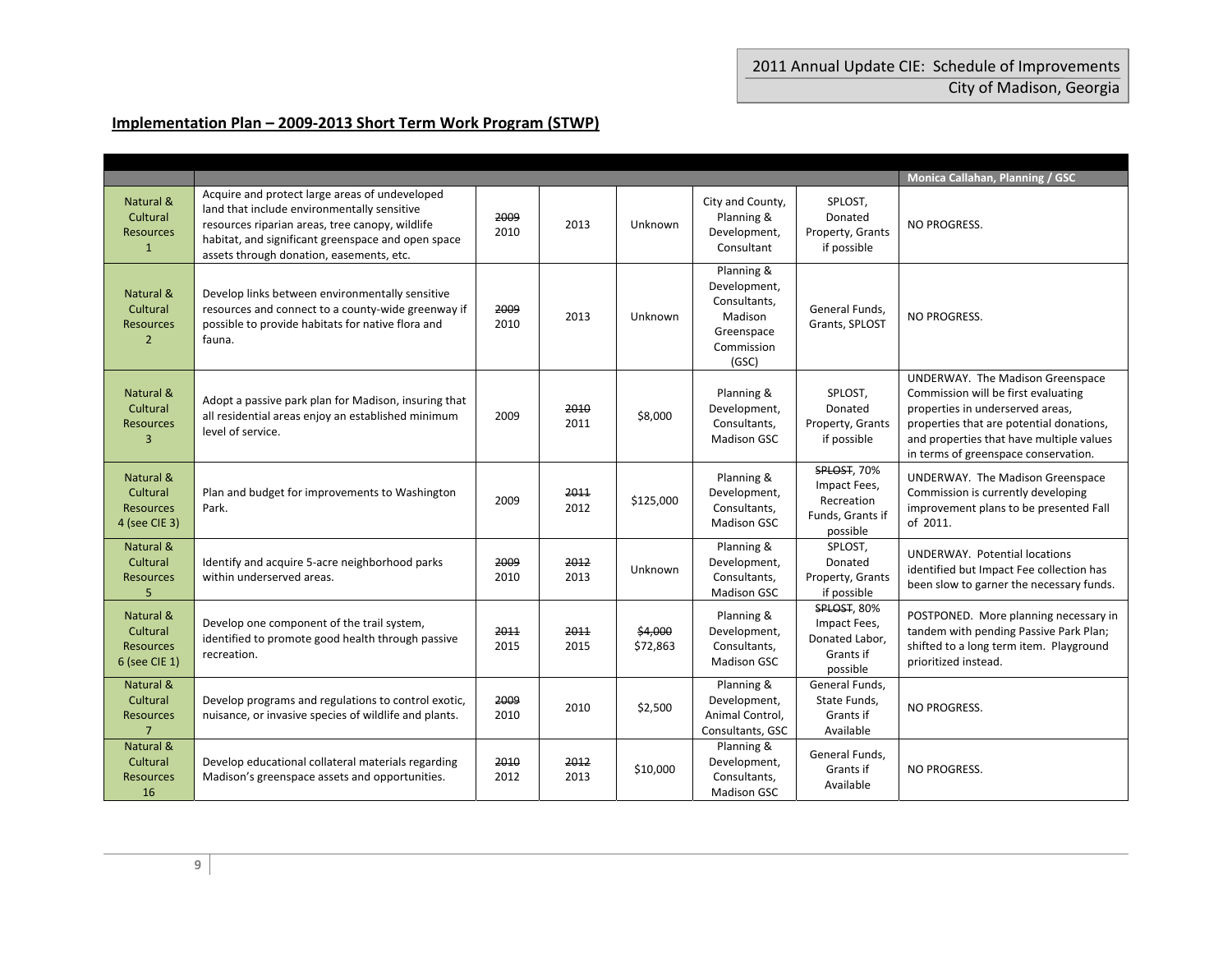## 2011 Annual Update CIE: Schedule of Improvements City of Madison, Georgia

| Natural &<br>Cultural<br><b>Resources</b><br>17 | Identify and acquire 5 tot lots - small parcels for<br>playgrounds developed for younger children.                                                                  | 2009         | 2013         | \$125,000             | Planning &<br>Development,<br>Consultants,<br>Madison GSC                                             | Recreation<br>Funds; General<br>Funds; Grants if<br>possible | UNDERWAY. City accepted first parcel<br>donation 12/09; model plan under<br>development by GSC for Fall 2011.                                                                                                                              |
|-------------------------------------------------|---------------------------------------------------------------------------------------------------------------------------------------------------------------------|--------------|--------------|-----------------------|-------------------------------------------------------------------------------------------------------|--------------------------------------------------------------|--------------------------------------------------------------------------------------------------------------------------------------------------------------------------------------------------------------------------------------------|
| Natural &<br>Cultural<br><b>Resources</b><br>8  | Evaluate existing corridor and gateways for<br>ordinance and guideline revisions.                                                                                   | 2009<br>2011 | 2010<br>2011 | \$2,000               | Planning &<br>Development,<br>Consultants,<br><b>Corridor Design</b><br>Commission<br>(CDC)           | <b>General Funds</b>                                         | <b>NO PROGRESS.</b>                                                                                                                                                                                                                        |
| Natural &<br>Cultural<br><b>Resources</b><br>9  | Develop and implement new designs for gateways.                                                                                                                     | 2010         | 2013         | \$30,000              | Planning &<br>Development,<br>Consultants,<br>Corridor Design<br>Commission<br>(CDC)                  | <b>General Funds</b>                                         | UNDERWAY. Grant submitted for ROW<br>gateway design and improvements at<br>Highway 441.                                                                                                                                                    |
| Natural &<br>Cultural<br><b>Resources</b><br>10 | Update regulations to continue to address sign<br>clutter and protect scenic viewsheds and<br>community character.                                                  | 2009<br>2011 | 2009<br>2011 | \$2,000               | Planning &<br>Development,<br>Consultants,<br>CDC, HPC                                                | <b>General Funds</b>                                         | <b>NO PROGRESS.</b>                                                                                                                                                                                                                        |
| Natural &<br>Cultural<br><b>Resources</b><br>11 | Develop regulations to address outdoor light<br>pollution for all areas.                                                                                            | 2010<br>2011 | 2010<br>2011 | \$2,000               | Planning &<br>Development,<br>Consultants, CDC                                                        | General Funds,<br>Grants if<br>Available                     | <b>NO PROGRESS.</b>                                                                                                                                                                                                                        |
| Natural &<br>Cultural<br><b>Resources</b><br>12 | Identify and gain designation for significant historic<br>properties or areas in Madison that are outside of<br>the current historic district boundaries.           | 2009         | 2010<br>2013 | \$6,000               | Planning &<br>Development,<br>Consultants,<br>GSC, Madison<br><b>HPC</b>                              | General Funds,<br>Grants if<br>Available                     | UNDERWAY. Several areas and sites<br>were identified in the Historic Resource<br>Survey (2008) and the Green Print<br>Addendum (2008).                                                                                                     |
| Natural &<br>Cultural<br><b>Resources</b><br>13 | Identify community landmarks and/or sites with<br>associated acreage, gardens, or agrarian landscapes<br>for additional documentation and preservation<br>measures. | 2009         | 2011         | \$4,000               | Planning &<br>Development,<br>Consultants,<br>Madison HPC                                             | General Funds.<br>Grants if<br>Available                     | COMPLETED. Several areas and sites<br>were identified in the Historic Resource<br>Survey (2008) and the Green Print<br>Addendum (2008).                                                                                                    |
| Natural &<br>Cultural<br><b>Resources</b><br>14 | Quantify the importance of historic preservation<br>and heritage tourism to the County and its<br>municipalities.                                                   | 2009<br>2010 | 2013         | \$5,000               | Planning &<br>Development,<br>CVB,<br>Consultants,<br>Historic<br>Preservation<br>Commission<br>(HPC) | General Funds,<br>Grants if<br>Available                     | UNDERWAY. High school intern has been<br>utilized for data collection and Madison<br>one of four featured communities in the<br>release of Don Rypkema's statewide<br>evaluation of the importance of historic<br>preservation to locales. |
| Natural &<br>Cultural<br><b>Resources</b><br>15 | Evaluate whether the Heritage Grant Program can<br>be revised to provide incentives for local historic<br>attractions to work cooperatively.                        | 2009         | 2013         | \$24,000<br>per annum | Planning &<br>Development,<br>Consultants,<br>Madison HPC                                             | Hotel / Motel<br>Tax                                         | NO PROGRESS.                                                                                                                                                                                                                               |